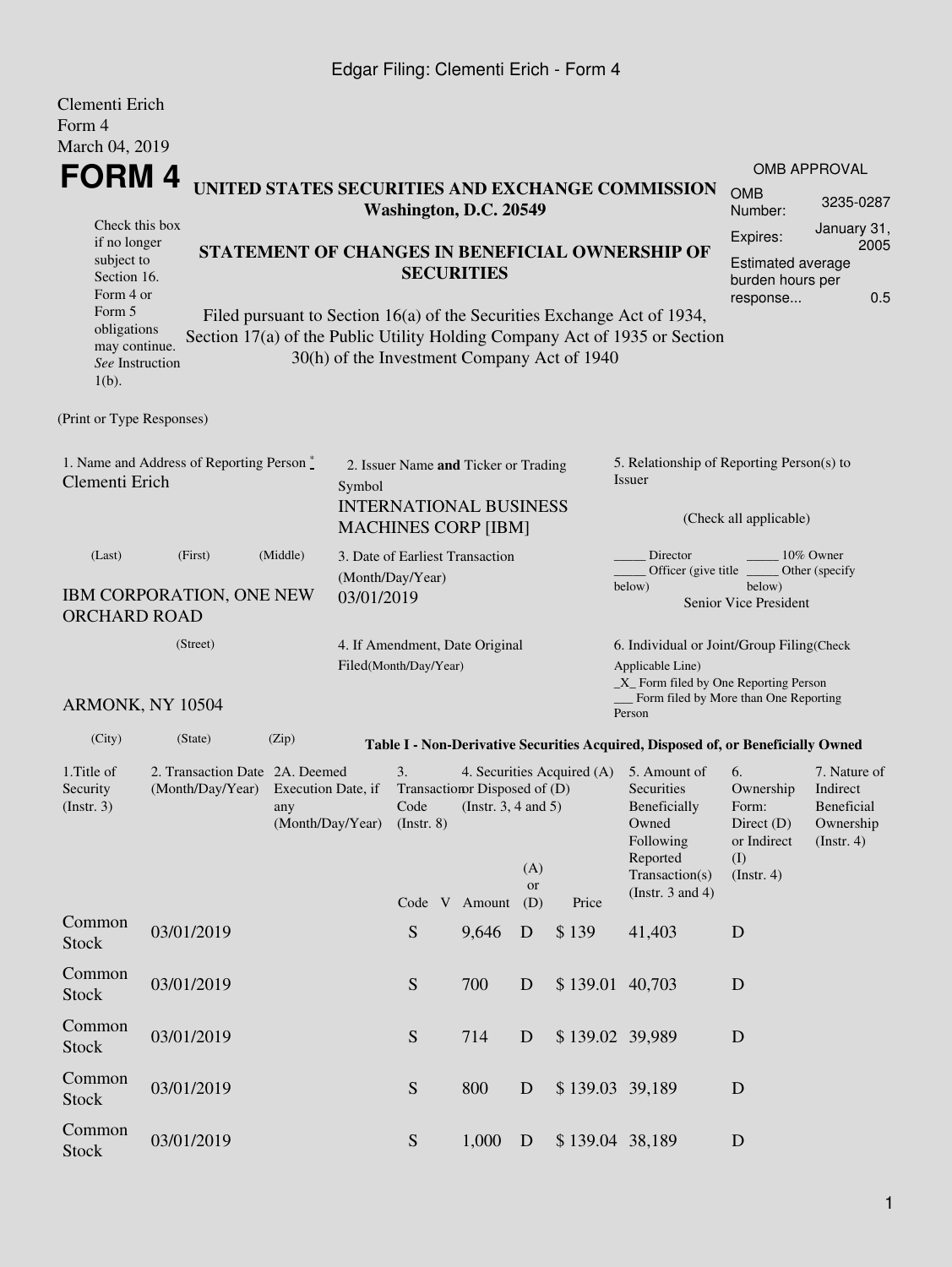#### Edgar Filing: Clementi Erich - Form 4

| Common<br>Stock | 03/01/2019 |    | 100 D $_{139.055}^{9}$ 38,089  |  |
|-----------------|------------|----|--------------------------------|--|
| Common<br>Stock | 03/01/2019 | 40 | $D \quad $139.06 \quad 38.049$ |  |

Reminder: Report on a separate line for each class of securities beneficially owned directly or indirectly.

**Persons who respond to the collection of information contained in this form are not required to respond unless the form displays a currently valid OMB control number.** SEC 1474 (9-02)

#### **Table II - Derivative Securities Acquired, Disposed of, or Beneficially Owned (***e.g.***, puts, calls, warrants, options, convertible securities)**

| 1. Title of      | 2.          | 3. Transaction Date 3A. Deemed      |                  | 4.                | 5.              | 6. Date Exercisable and |            | 7. Title and          |               | 8. Price of      | 9. Nu       |
|------------------|-------------|-------------------------------------|------------------|-------------------|-----------------|-------------------------|------------|-----------------------|---------------|------------------|-------------|
| Derivative       | Conversion  | (Month/Day/Year) Execution Date, if |                  | TransactionNumber |                 | <b>Expiration Date</b>  |            | Amount of             |               | Derivative       | Deriy       |
| Security         | or Exercise |                                     | any              | Code              | <sub>of</sub>   | (Month/Day/Year)        |            | Underlying            |               | Security         | Secur       |
| $($ Instr. 3 $)$ | Price of    |                                     | (Month/Day/Year) | $($ Instr. $8)$   | Derivative      |                         |            | Securities            |               | $($ Instr. 5 $)$ | <b>Bene</b> |
|                  | Derivative  |                                     |                  |                   | Securities      |                         |            | (Instr. $3$ and $4$ ) |               |                  | Owne        |
|                  | Security    |                                     |                  |                   | Acquired        |                         |            |                       |               |                  | Follo       |
|                  |             |                                     |                  |                   | $(A)$ or        |                         |            |                       |               |                  | Repo        |
|                  |             |                                     |                  |                   | Disposed        |                         |            |                       |               |                  | Trans       |
|                  |             |                                     |                  |                   | of $(D)$        |                         |            |                       |               |                  | $($ Instr   |
|                  |             |                                     |                  |                   | $($ Instr. 3,   |                         |            |                       |               |                  |             |
|                  |             |                                     |                  |                   | $4$ , and $5$ ) |                         |            |                       |               |                  |             |
|                  |             |                                     |                  |                   |                 |                         |            |                       | Amount        |                  |             |
|                  |             |                                     |                  |                   |                 |                         |            |                       | <b>or</b>     |                  |             |
|                  |             |                                     |                  |                   |                 | Date                    | Expiration | Title                 | Number        |                  |             |
|                  |             |                                     |                  |                   |                 | Exercisable             | Date       |                       | of            |                  |             |
|                  |             |                                     |                  | Code V            | $(A)$ $(D)$     |                         |            |                       | <b>Shares</b> |                  |             |
|                  |             |                                     |                  |                   |                 |                         |            |                       |               |                  |             |

# **Reporting Owners**

| <b>Reporting Owner Name / Address</b>                                                | <b>Relationships</b> |              |                             |       |  |  |  |  |
|--------------------------------------------------------------------------------------|----------------------|--------------|-----------------------------|-------|--|--|--|--|
|                                                                                      | Director             | $10\%$ Owner | Officer                     | Other |  |  |  |  |
| Clementi Erich<br><b>IBM CORPORATION</b><br>ONE NEW ORCHARD ROAD<br>ARMONK, NY 10504 |                      |              | Senior<br>Vice<br>President |       |  |  |  |  |
| <b>Signatures</b>                                                                    |                      |              |                             |       |  |  |  |  |
| M. Clemens on behalf of E.<br>Clementi                                               |                      | 03/04/2019   |                             |       |  |  |  |  |
| ***Signature of Reporting Person                                                     |                      | Date         |                             |       |  |  |  |  |
|                                                                                      |                      |              |                             |       |  |  |  |  |

## **Explanation of Responses:**

If the form is filed by more than one reporting person, *see* Instruction  $4(b)(v)$ .

**\*\*** Intentional misstatements or omissions of facts constitute Federal Criminal Violations. *See* 18 U.S.C. 1001 and 15 U.S.C. 78ff(a). Note: File three copies of this Form, one of which must be manually signed. If space is insufficient, *see* Instruction 6 for procedure.